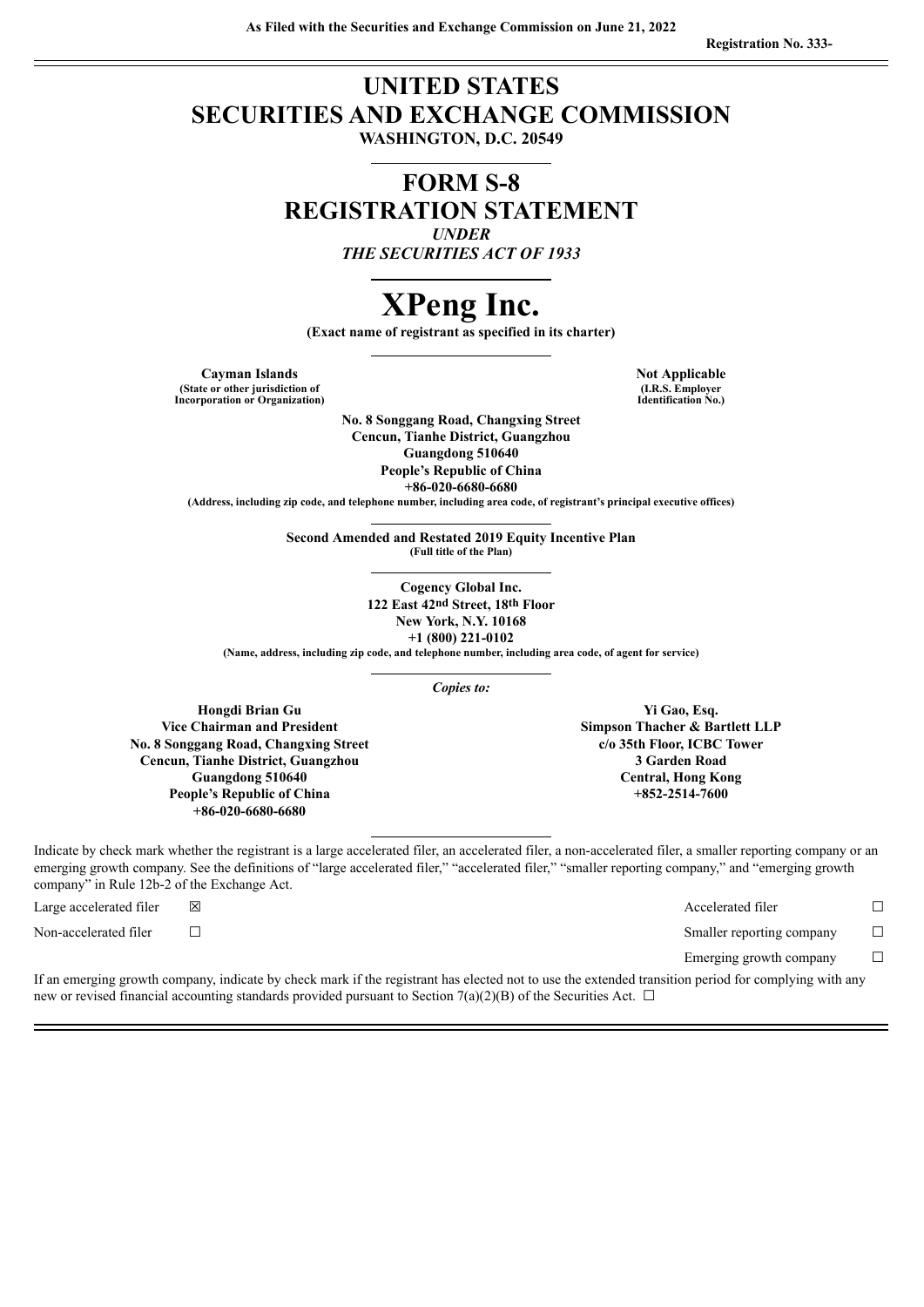#### **EXPLANATORY NOTE**

This registration statement on Form S-8 ("Registration Statement") is being filed pursuant to the General Instruction E to Form S-8 for the purpose of registering an aggregate of 20,000,000 additional Class A ordinary shares, par value US\$0.00001 per share (the "Class A Ordinary Shares") of XPeng Inc. (the "Registrant"), which are reserved for issuance under the Registrant's Second Amended and Restated 2019 Equity Incentive Plan (the "2019 Plan"). These 20,000,000 additional Class A Ordinary Shares are of the same class as other securities for which a registration statement on Form S-8 was filed with the Securities and Exchange Commission (the "Commission") on December 29, 2020 (File No. 333-251792) (the "Existing S-8 Registration Statement"), but were not registered under the Existing S-8 Registration Statement. An aggregate of 3,000,000 Class A Ordinary Shares in the capital of the Registrant were previously registered for issuance under the 2019 Plan pursuant to the Existing S-8 Registration Statement. Pursuant to the General Instruction E to Form S-8, the contents of the Existing S-8 Registration Statement are incorporated by reference into this Registration Statement, except as otherwise set forth herein.

#### **PART II**

#### **INFORMATION REQUIRED IN THE REGISTRATION STATEMENT**

#### **ITEM 3. Incorporation of Documents by Reference**

The following documents filed by the Registrant with the Commission are incorporated by reference herein:

a. The Registrant's annual report on [Form](http://www.sec.gov/ix?doc=/Archives/edgar/data/0001810997/000119312522125161/d281767d20f.htm) 20-F for the fiscal year ended December 31, 2021, filed with the Commission on April 28, 2022 (File No. 001-39466); and

b. The description of the Registrant's Class A Ordinary Shares contained in its Registration Statement on

[Form](http://www.sec.gov/Archives/edgar/data/0001810997/000119312520226673/d926343d8a12b.htm) 8-A (Registration No. 001-39466) filed with the Commission on August 21, 2020 pursuant to Section 12 of the Securities Exchange Act of 1934, as amended (the "Exchange Act"), which incorporates by reference the description of the Registrant's Class A Ordinary Shares set forth in the Registrant's Registration Statement on [Form](http://www.sec.gov/Archives/edgar/data/0001810997/000119312520212871/d890887df1.htm) F-1 (Registration No. 333-242283), as amended, initially filed with the Commission on August 7, 2020, including any amendments or reports filed for the purpose of updating such description.

All documents filed pursuant to Sections 13(a), 13(c), 14 and 15(d) of the Exchange Act after the date of this Registration Statement and prior to the filing of a post-effective amendment which indicates that all securities offered hereby have been sold or which deregisters all securities then remaining unsold shall be deemed to be incorporated by reference into this Registration Statement and to be a part hereof from the date of filing of such documents. Any statement contained in a document incorporated or deemed to be incorporated by reference herein shall be deemed to be modified or superseded for purposes of this Registration Statement to the extent that a statement contained herein or in any other subsequently filed document which also is or is deemed to be incorporated by reference herein modifies or supersedes such statement. Any such statement so modified or superseded shall not be deemed, except as so modified or superseded, to constitute a part of this Registration Statement.

#### **ITEM 8. Exhibits**

The Exhibits listed on the accompanying Exhibit Index are filed as a part of, or incorporated by reference into, this Registration Statement. (See Exhibit Index below).

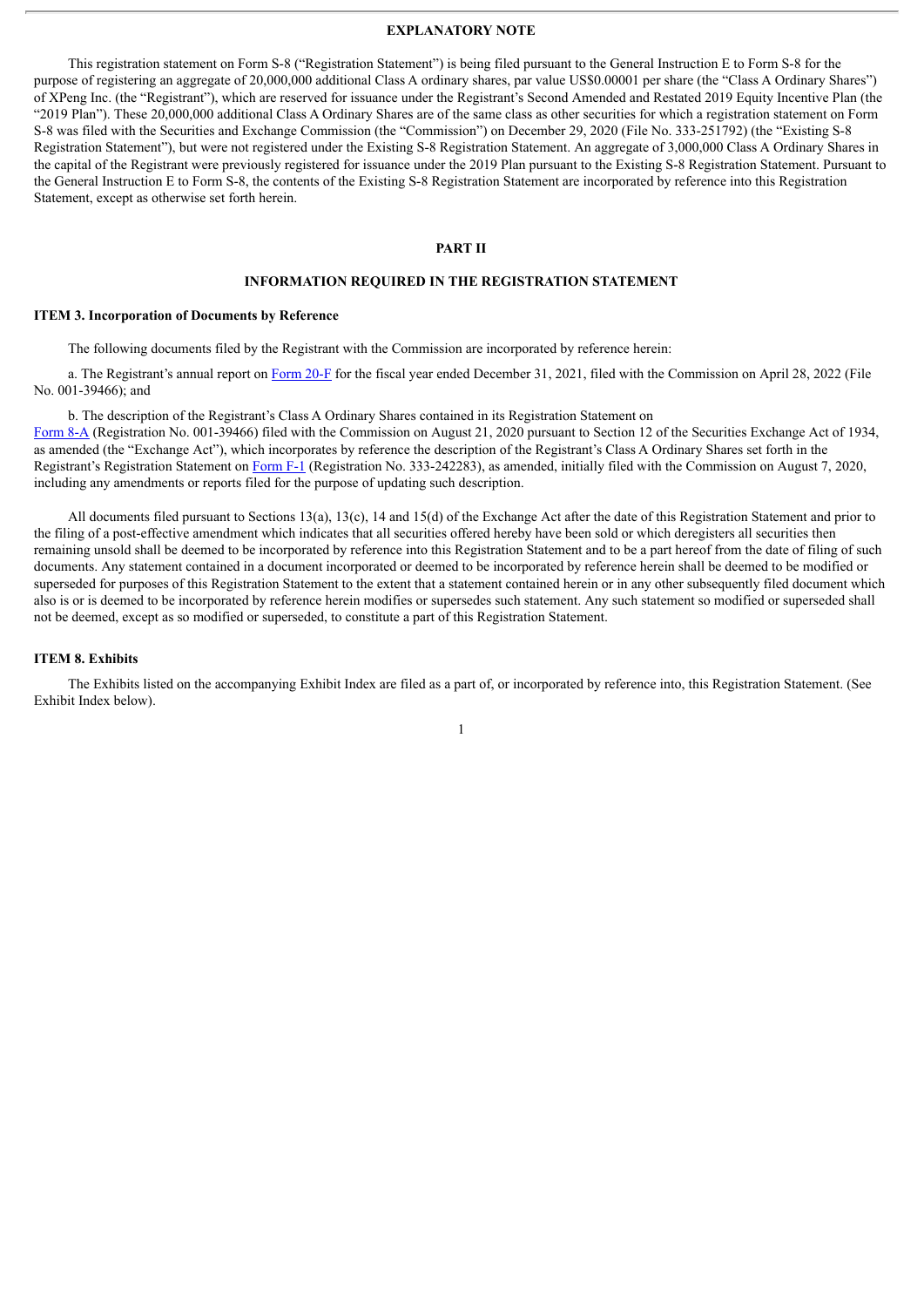## **EXHIBIT INDEX**

| <b>EXHIBIT</b><br><b>NUMBER</b> | <b>DESCRIPTION</b>                                                                                                                                                                                                                                                                                  |  |  |  |  |
|---------------------------------|-----------------------------------------------------------------------------------------------------------------------------------------------------------------------------------------------------------------------------------------------------------------------------------------------------|--|--|--|--|
| 4.1                             | Eighth Amended and Restated Memorandum and Articles of Association of the Registrant (incorporated herein by reference to Exhibit<br>3.1 to the current report on Form 6-K (File No. 001-39466), previously furnished with the Securities and Exchange Commission on<br>December 9, 2021)           |  |  |  |  |
| $5.1*$                          | Opinion of Harney Westwood & Riegels                                                                                                                                                                                                                                                                |  |  |  |  |
| 10.1                            | Second Amended and Restated 2019 Equity Incentive Plan (incorporated herein by reference to Exhibit 4.17 of the Registrant's annual<br>report on Form 20-F for the fiscal year ended December 31, 2021 filed with the Securities and Exchange Commission on April 28,<br>2022 (File No. 001-39466)) |  |  |  |  |
| $23.1*$                         | Consent of Harney Westwood $\&$ Riegels (included in Exhibit 5.1)                                                                                                                                                                                                                                   |  |  |  |  |
| $23.2*$                         | Consent of PricewaterhouseCoopers Zhong Tian LLP                                                                                                                                                                                                                                                    |  |  |  |  |
| $24.1*$                         | <u>Powers of Attorney (included on the signature page in Part II of this Registration Statement)</u>                                                                                                                                                                                                |  |  |  |  |
| $107*$                          | <b>Filing Fee Table</b>                                                                                                                                                                                                                                                                             |  |  |  |  |

2

\* Filed herewith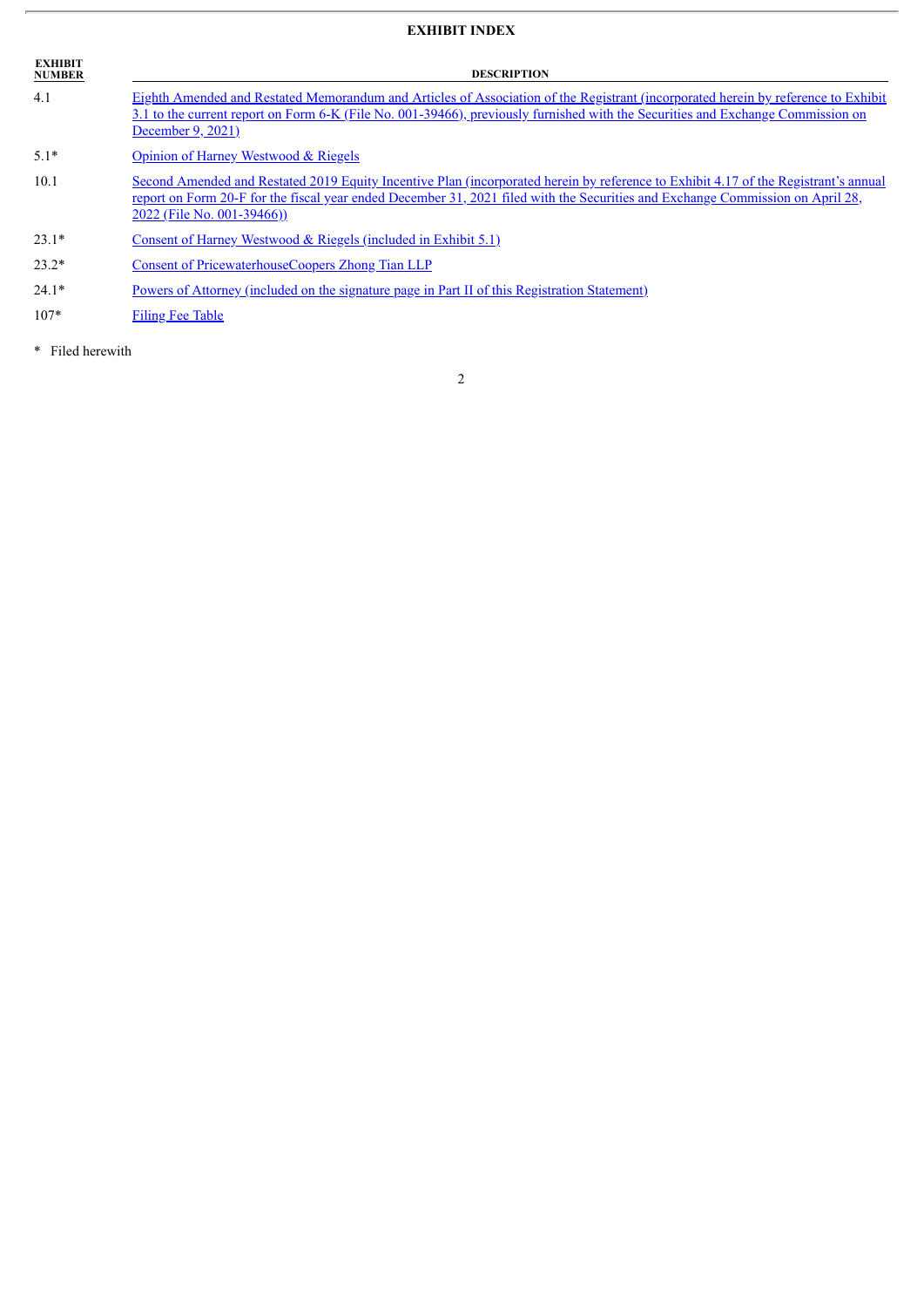#### **SIGNATURES**

Pursuant to the requirements of the Securities Act, the Registrant certifies that it has reasonable grounds to believe that it meets all of the requirements for filing on Form S-8 and has duly caused this Registration Statement to be signed on its behalf by the undersigned, thereunto duly authorized, in Guangzhou, China on June 21, 2022.

#### **XPeng Inc.**

By: /s/ Xiaopeng He

Name: Xiaopeng He Title: Chairman and Chief Executive Officer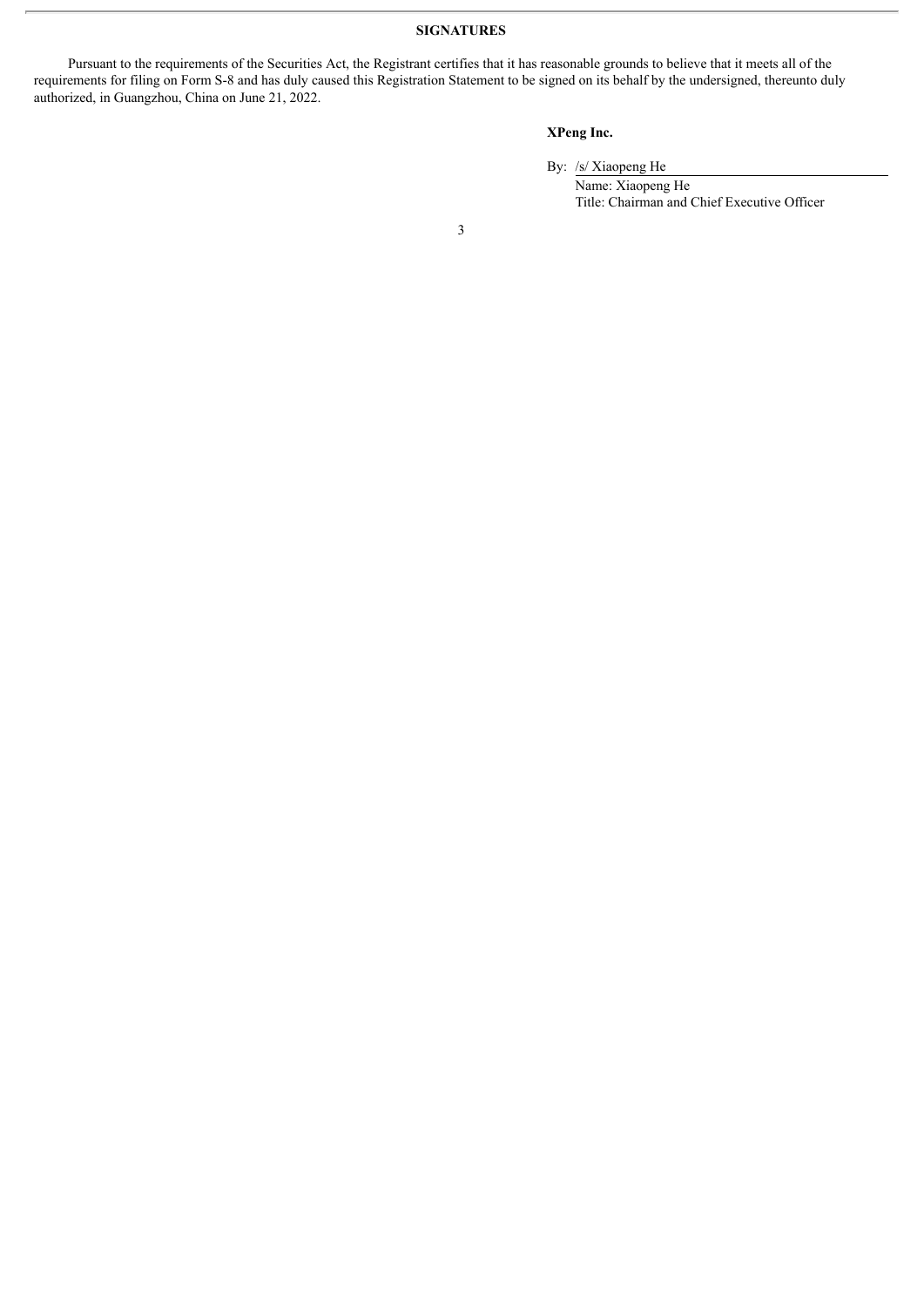#### **POWER OF ATTORNEY**

<span id="page-4-0"></span>KNOW ALL PERSONS BY THESE PRESENTS, that each person whose signature appears below does hereby constitute and appoint Xiaopeng He and Heng Xia, and each of them singly, as his or her true and lawful attorneys-in-fact and agents, each with full power of substitution and re-substitution, for him or her and in his or her name, place and stead, in any and all capacities, to sign any and all amendments (including post-effective amendments) to this Registration Statement, as amended, and all post-effective amendments thereto and to file the same, with all exhibits thereto, and other documents in connection therewith, with the Securities and Exchange Commission, granting unto said attorneys-in-fact and agents, and each of them, full power and authority to do and perform each and every act and thing requisite and necessary to be done in connection therewith and about the premises, as fully to all intents and purposes as he or she might or could do in person, hereby ratifying and confirming all that said attorneys-in-fact and agents, or any of them, may lawfully do or cause to be done by virtue hereof.

Pursuant to the requirements of the Securities Act of 1933, as amended, this Registration Statement has been signed by the following persons in the capacities and on the dates indicated.

| Signature                        | Capacity                                                              | Date          |
|----------------------------------|-----------------------------------------------------------------------|---------------|
| /s/ Xiaopeng He<br>Xiaopeng He   | Chairman and Chief Executive Officer<br>(principal executive officer) | June 21, 2022 |
| /s/ Heng Xia<br>Heng Xia         | Director and President                                                | June 21, 2022 |
| /s/ Yingjie Chen<br>Yingjie Chen | Director                                                              | June 21, 2022 |
| $/s/$ Qin Liu<br>Qin Liu         | Director                                                              | June 21, 2022 |
| $/s/$ Ji-Xun Foo<br>Ji-Xun Foo   | Director                                                              | June 21, 2022 |
| /s/ Fei Yang<br>Fei Yang         | Director                                                              | June 21, 2022 |
| /s/ Donghao Yang<br>Donghao Yang | Director                                                              | June 21, 2022 |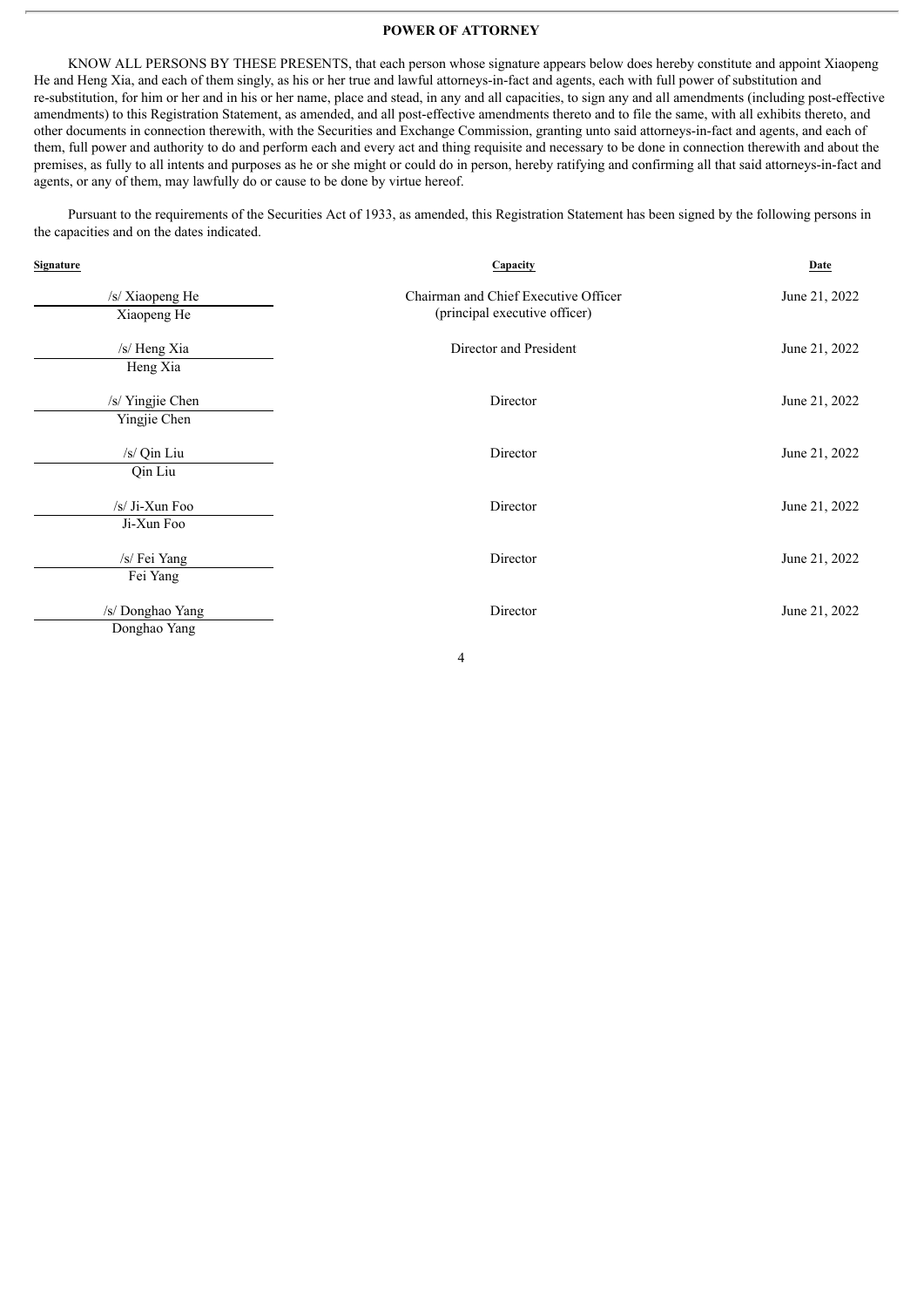| /s/ Fang $Qu$<br>Fang Qu               | Director                                                                                 | June 21, 2022 |  |
|----------------------------------------|------------------------------------------------------------------------------------------|---------------|--|
| /s/ HongJiang Zhang<br>HongJiang Zhang | Director                                                                                 | June 21, 2022 |  |
| /s/ Hsueh-Ching Lu<br>Hsueh-Ching Lu   | Vice President of Finance and Accounting<br>(principal financial and accounting officer) | June 21, 2022 |  |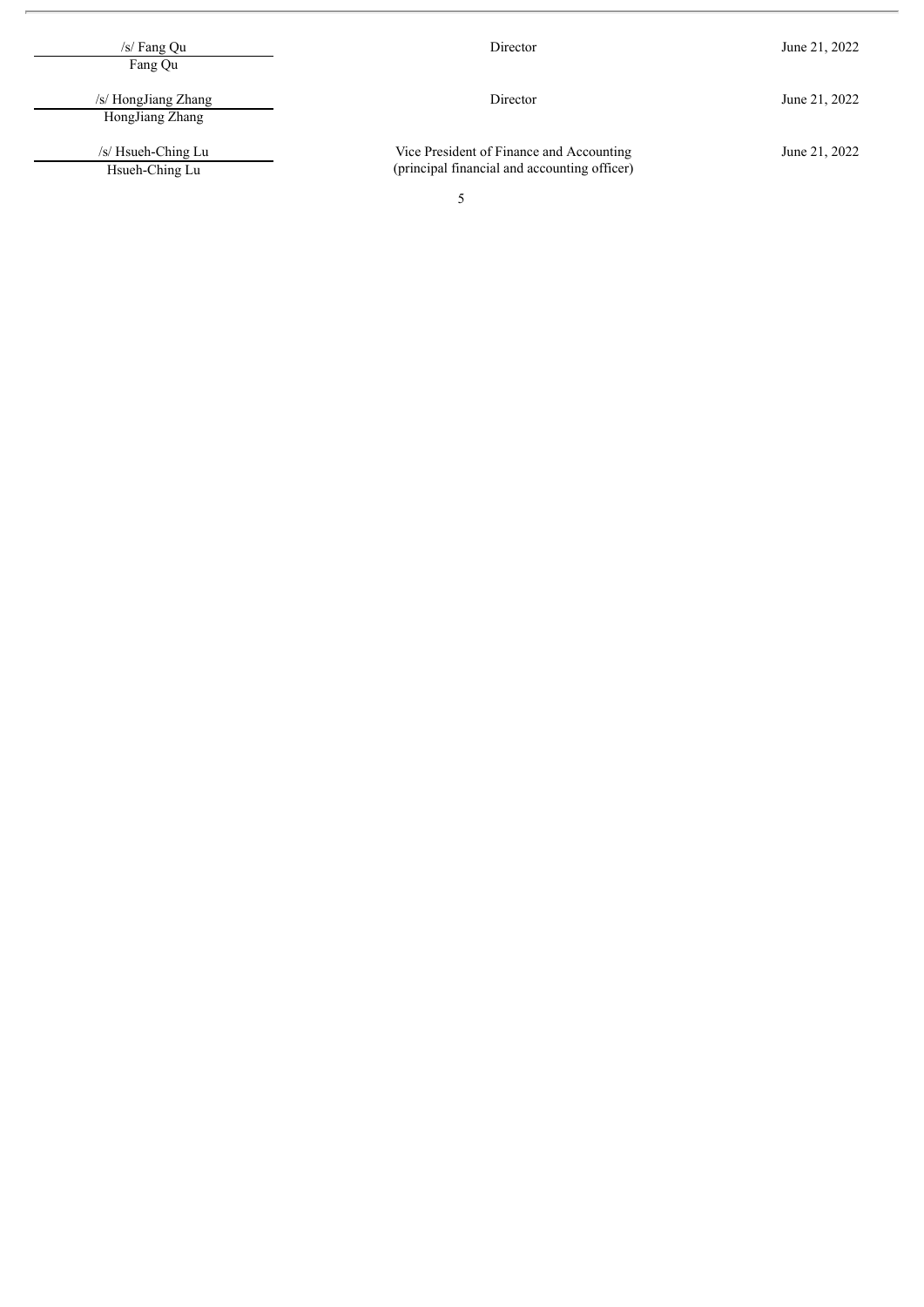#### **SIGNATURE OF AUTHORIZED REPRESENTATIVE IN THE UNITED STATES**

Pursuant to the Securities Act of 1933, as amended, the undersigned, the duly authorized representative in the United States of XPeng Inc. has signed this registration statement or amendment thereto in New York, New York on June 21, 2022.

> US Authorized Representative Cogency Global Inc.

By: /s/ Colleen A. De Vries

Name: Colleen A. De Vries Title: Senior Vice President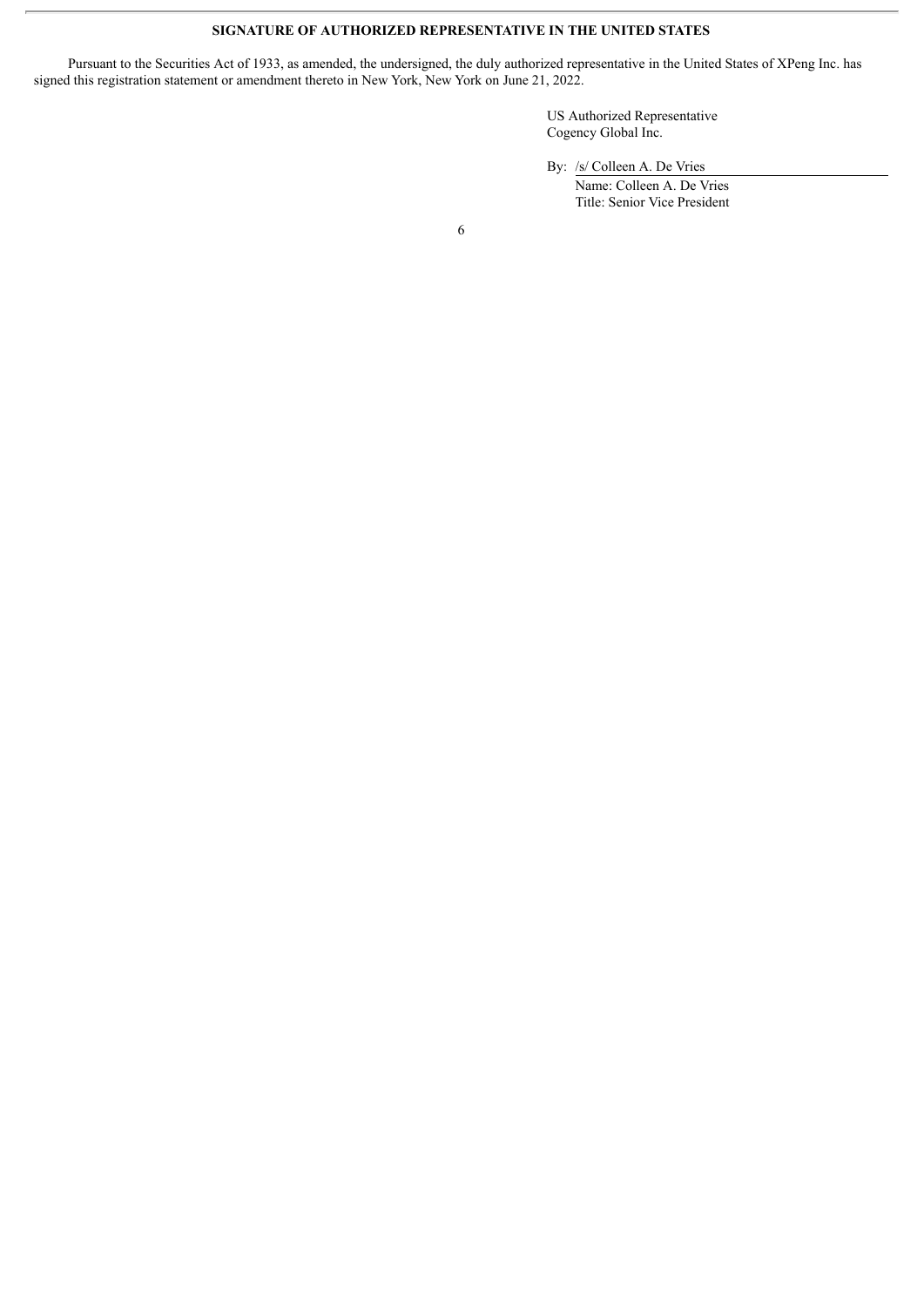#### **Exhibit 5.1**

# <span id="page-7-0"></span>**HARNEYS**

21 June 2022

Harney Westwood & Riegels 3501 The Center 99 Queen's Road Central Hong Kong Tel: +852 5806 7800 Fax: +852 5806 7810

011219.0011

XPeng Inc. 4th Floor, Harbour Place, 103 South Church Street P.O. Box 10240, Grand Cayman KY1-1002 Cayman Islands

Dear Sir or Madam

#### **XPeng Inc. (the** *Company***)**

We are lawyers qualified to practise in the Cayman Islands and have acted as Cayman Islands legal advisers to the Company in connection with the Company's registration statement on Form S-8 filed with the Securities and Exchange Commission (the *Commission*) under the United States Securities Act of 1933, as amended (the *Securities Act*) (the *Registration Statement*), relating to the offering by the Company of American depositary shares representing certain Class A ordinary shares of par value US\$0.00001 per share of the Company (the *Shares*).

We are furnishing this opinion as Exhibit 5.1 to the Registration Statement.

For the purposes of giving this opinion, we have examined the Corporate Documents (as defined in Schedule 1) and the Registration Statement. We have not examined any other documents, official or corporate records or external or internal registers and have not undertaken or been instructed to undertake any further enquiry or due diligence in relation to the transaction which is the subject of this opinion.

In giving this opinion we have relied upon the assumptions set out in Schedule 2 which we have not independently verified.

Based solely upon the foregoing examinations and assumptions and upon such searches as we have conducted and having regard to legal considerations which we deem relevant, and subject to the qualifications set out in Schedule 3, we are of the opinion that under the laws of the Cayman Islands:

- 1 **Existence and Good Standing.** The Company has been duly incorporated as an exempted company with limited liability and is validly existing and in good standing under the laws of the Cayman Islands.
- 2 **Authorised Share Capital.** Based on our review of the M&A (as defined in Schedule 1), the authorized share capital of the Company is US\$100,000 consisting of 10,000,000,000 shares comprising (i) 9,250,000,000 Class A Ordinary Shares of a par value of US\$0.00001 each (limited voting) and (ii) 750,000,000 Class B Ordinary Shares of a par value of US\$0.00001 each.

Resident Partners: M Chu | I Clark | JP Engwirda | Y Fan | A Johnstone P Kay | MW Kwok | IN Mann | R Ng | ATC Ridgers | PJ Sephton Jersey legal services are provided through a referral arrangement with Harneys (Jersey) which is an independently owned and controlled Jersey law firm.

Anguilla | Bermuda | British Virgin Islands | Cayman Islands Cyprus | Hong Kong | Jersey | London | Luxembourg Montevideo | São Paulo | Shanghai | Singapore www.harneys.com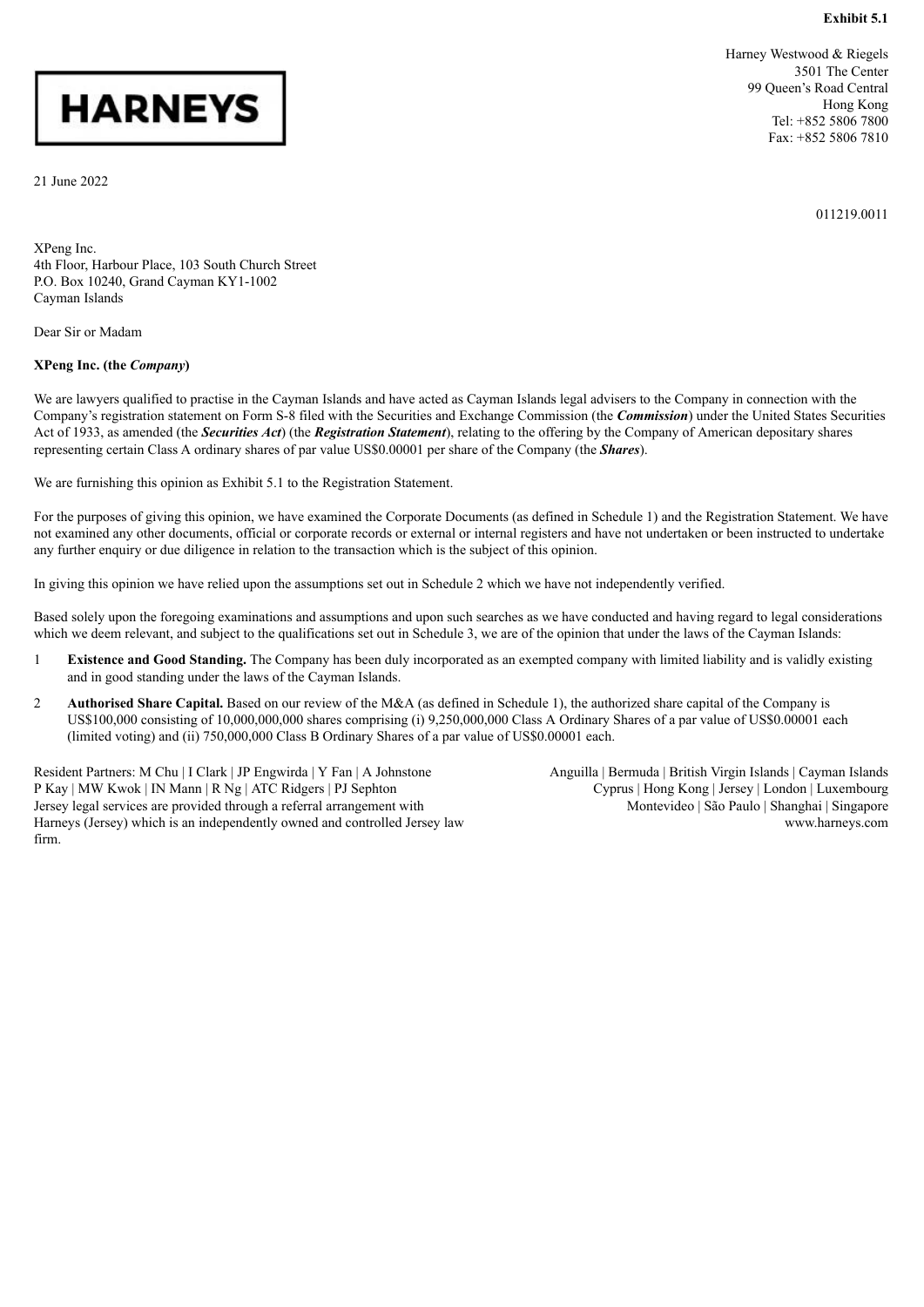3 **Valid Issuance of Shares.** The issue and allotment of the Shares as contemplated by the Registration Statement have been duly authorised and, when allotted, issued and fully paid for in accordance with the Registration Statement, and when name of the shareholder is entered in the register of members of the Company, the Shares will be validly issued, allotted and fully paid and there will be no further obligation on the holder of any of the Shares to make any further payment to the Company in respect of such Shares.

This opinion is confined to the matters expressly opined on herein and given on the basis of the laws of the Cayman Islands as they are in force and applied by the Cayman Islands courts at the date of this opinion. We have made no investigation of, and express no opinion on, the laws of any other jurisdiction. Except as specifically stated herein, we express no opinion as to matters of fact.

In connection with the above opinion, we hereby consent to the filing of this opinion as an exhibit to the Registration Statement. In giving such consent, we do not thereby admit that we come within the category of persons whose consent is required under Section 7 of the Securities Act, as amended, or the Rules and Regulations of the Commission thereunder.

This opinion is limited to the matters referred to herein and shall not be construed as extending to any other matter or document not referred to herein.

This opinion shall be construed in accordance with the laws of the Cayman Islands.

Yours faithfully

/s/ Harney Westwood & Riegels

#### **Harney Westwood & Riegels**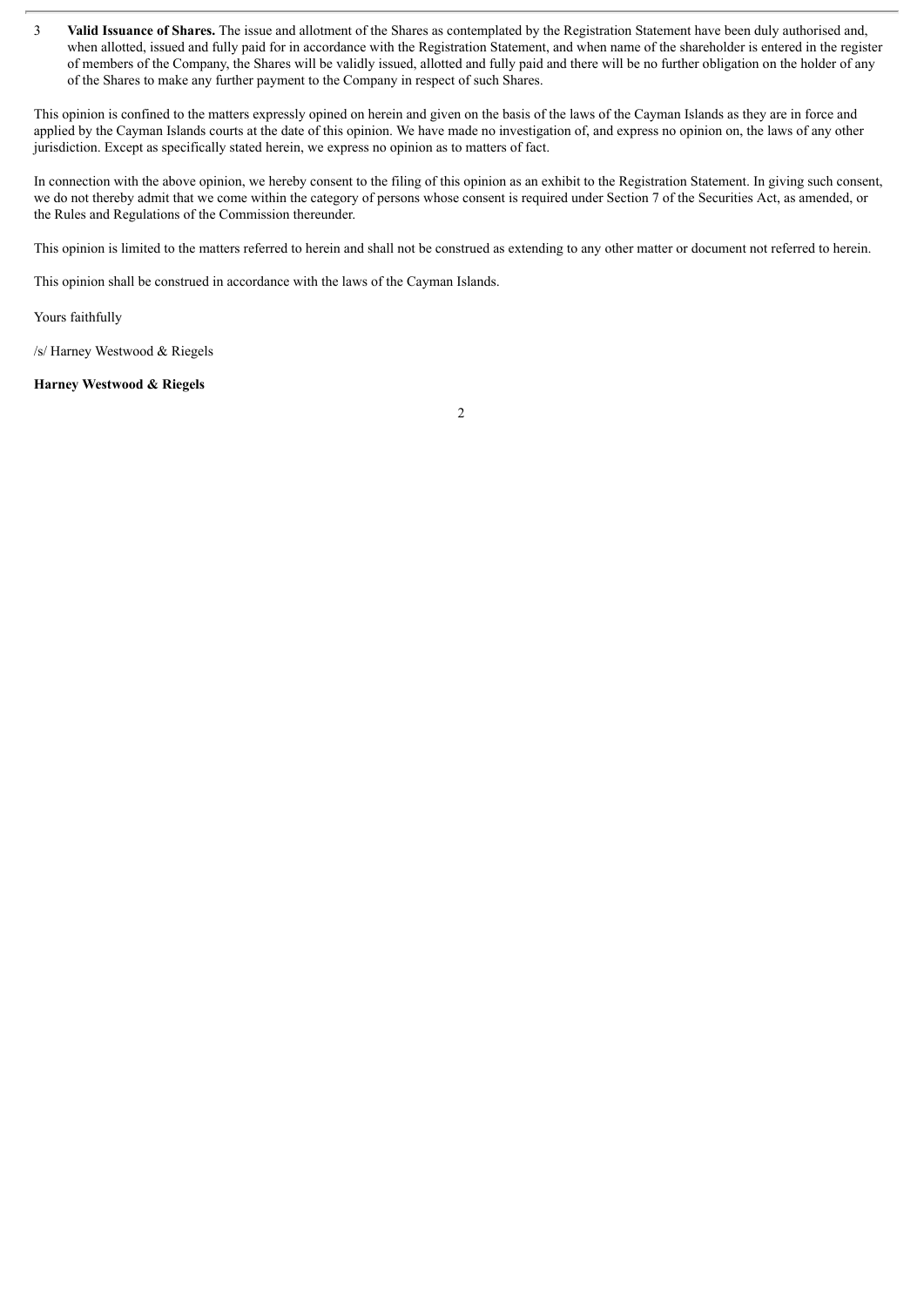#### **SCHEDULE 1**

#### List of Documents and Records Examined

- 1 The certificate of incorporation of the Company dated 27 December 2018;
- 2 The eighth amended and restated memorandum and articles of association of the company as adopted by a special resolution passed on 8 December 2021 (the *M&A*);
- 3 The register of members and register of directors of the Company provided to us on 19 May 2022;
- 4 A certificate of good standing dated 30 May 2022 in respect of the Company, issued by the Registrar of Companies in the Cayman Islands (the *Certificate of Good Standing*);
- 5 A copy of executed written resolutions of the directors of the Company dated 28 June 2020;
- 6 A copy of executed written resolutions of the directors of the Company dated 20 August 2020 and a copy of executed written resolutions of the members of the Company dated 20 August 2020; and
- 7 A copy of the minutes of a meeting of the directors of the Company dated 30 November 2020 (the *November Resolutions*, together with item 5 and 6 above, the *Resolutions*);

Copies of 1-7 above have been provided to us by the Company's registered office in the Cayman Islands (together the *Corporate Documents*)

8 The Registration Statement.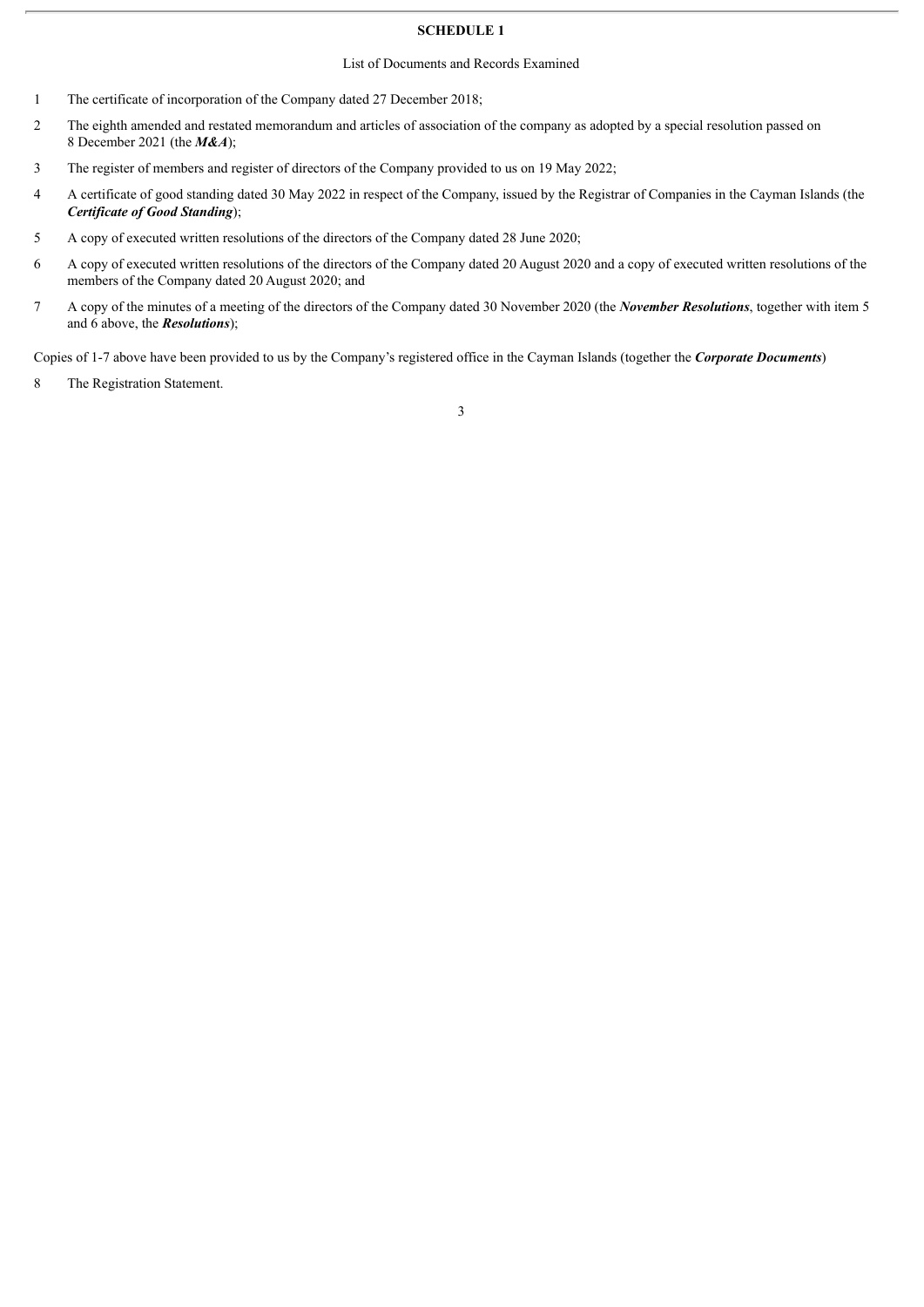#### **SCHEDULE 2**

#### Assumptions

- 1 **Authenticity of Documents.** Copy documents or drafts of documents provided to us are true and complete copies of, or in the final forms of, the originals. All original Corporate Documents are authentic, all signatures, initials and seals are genuine, all copies of the Registration Statement are true and correct copies and the Registration Statement conform in every material respect to the latest drafts of the same produced to us and, where the Registration Statement has been provided to us in successive drafts marked-up to indicate changes to such documents, all such changes have been so indicated.
- 2 **Corporate Documents.** All matters required by law to be recorded in the Corporate Documents are so recorded, and all corporate minutes, resolutions, certificates, documents and records which we have reviewed are accurate and complete, and all facts expressed in or implied thereby are accurate and complete as at the date of the passing of the Resolutions.
- 3 **Constitutional Documents.** The M&A remain in full force and effect and are otherwise unamended.
- 4 **Conversion.** The conversion of any shares in the capital of the Company will be effected via legally available means under Cayman law.
- 5 **No Steps to Wind-up**. The directors and shareholders of the Company have not taken any steps to appoint a liquidator of the Company and no receiver has been appointed over any of the Company's property or assets.
- 6 **Resolutions.** The Resolutions (save for the November Resolutions) have been duly executed (and where by a corporate entity such execution has been duly authorised if so required) by or on behalf of each director, or by or on behalf of each shareholder in respect of the shareholder resolutions, and the signatures and initials thereon are those of a person or persons in whose name the Resolutions have been expressed to be signed. The November Resolutions were duly adopted at duly convened meetings of the board of directors and such meeting were held and conducted in accordance with the M&A. The Resolutions remain in full force and effect.
- 7 **Unseen Documents.** Save for the Corporate Documents provided to us there are no resolutions, agreements, documents or arrangements which materially affect, amend or vary the transactions envisaged in the Registration Statement. There is no contractual prohibition (other than as arising under Cayman Islands law) binding on the Company prohibiting it from issuing and allotting the Shares.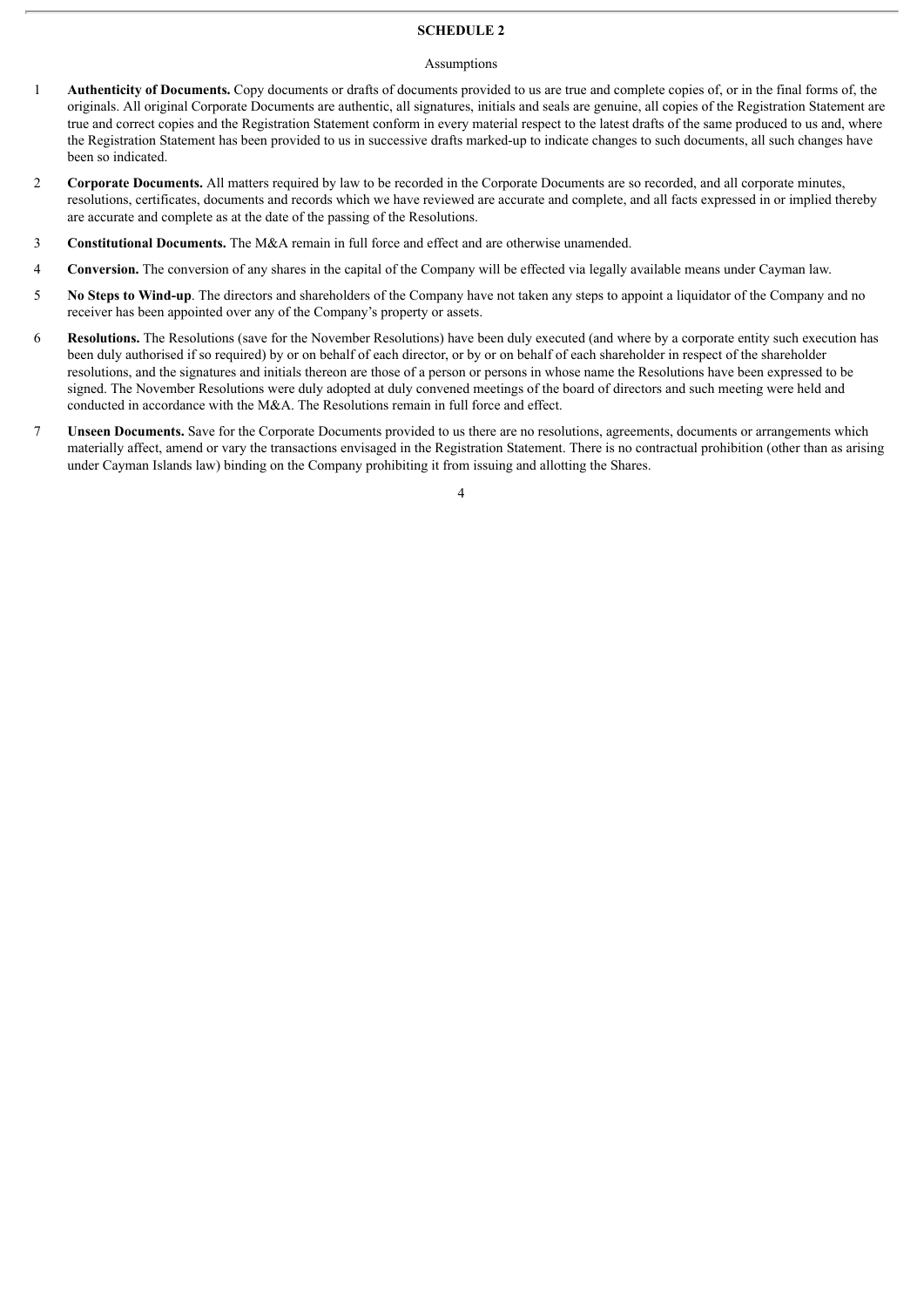#### **SCHEDULE 3**

#### Qualifications

- 1 We express no opinion in relation to provisions making reference to foreign statutes in the Registration Statement.
- 2 Except as specifically stated herein, we make no comment with respect to any representations and warranties which may be made by or with respect to the Company in any of the documents or instruments cited in this opinion or otherwise with respect to the commercial terms of the transactions the subject of this opinion.
- 3 Our opinion as to good standing is based solely upon receipt of the Certificate of Good Standing. The Company shall be deemed to be in good standing under section 200A of the Companies Act (as amended) of the Cayman Islands (the *Companies Act*) on the date of issue of the certificate if all fees and penalties under the Companies Act have been paid and the Registrar of Companies in the Cayman Islands has no knowledge that the Company is in default under the Companies Act.
- 4 We have undertaken no enquiry and express no view as to the compliance of the Company with the International Tax Co-operation (Economic Substance) Act (2021 Revision).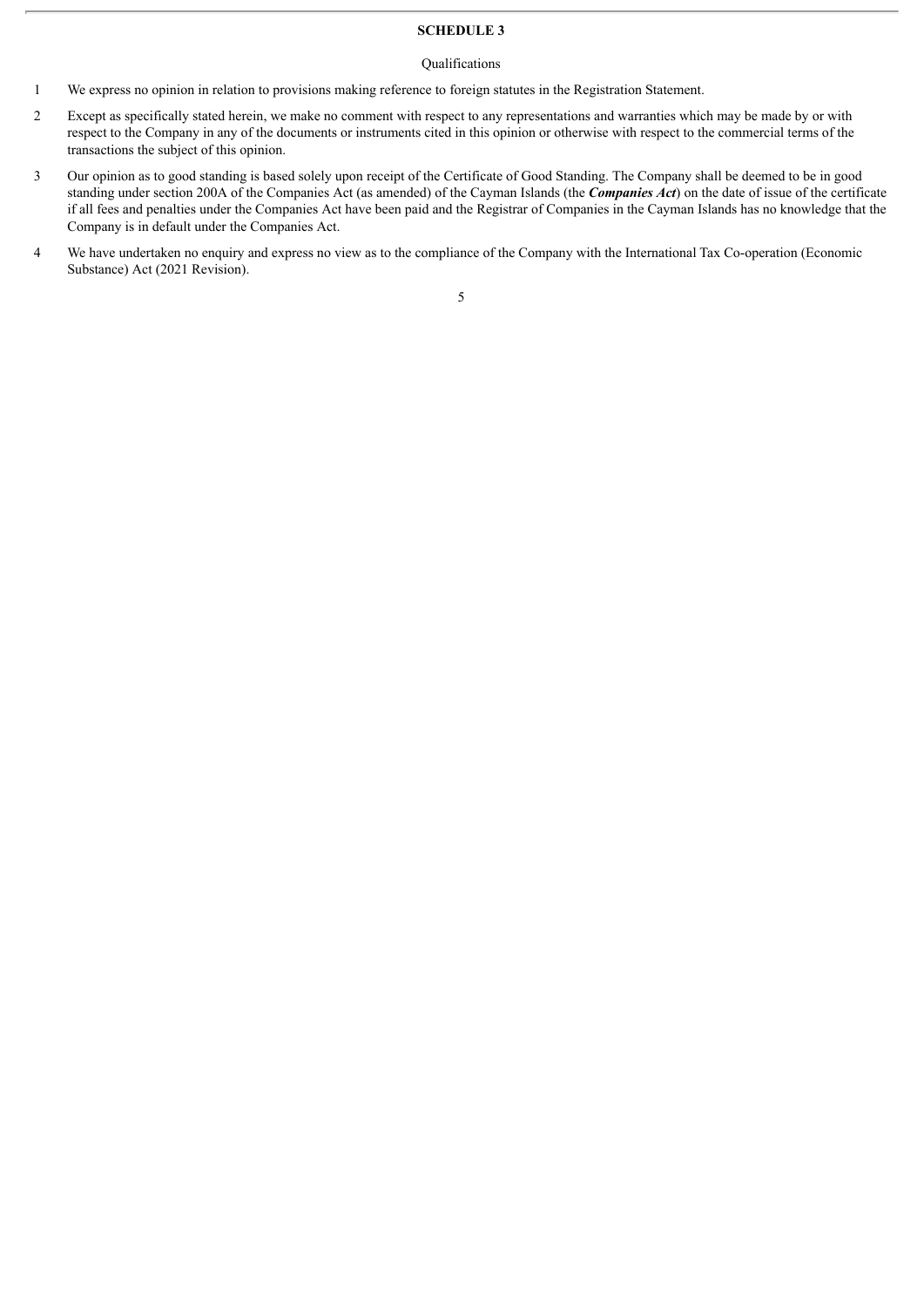#### **CONSENT OF INDEPENDENT REGISTERED PUBLIC ACCOUNTING FIRM**

<span id="page-12-0"></span>We hereby consent to the incorporation by reference in this Registration Statement on Form S-8 of XPeng Inc. of our report dated April 28, 2022 relating to the financial statements and the effectiveness of internal control over financial reporting, which appears in XPeng Inc.'s Annual Report on Form 20-F for the year ended December 31, 2021.

/s/ PricewaterhouseCoopers Zhong Tian LLP Guangzhou, the People's Republic of China June 21, 2022